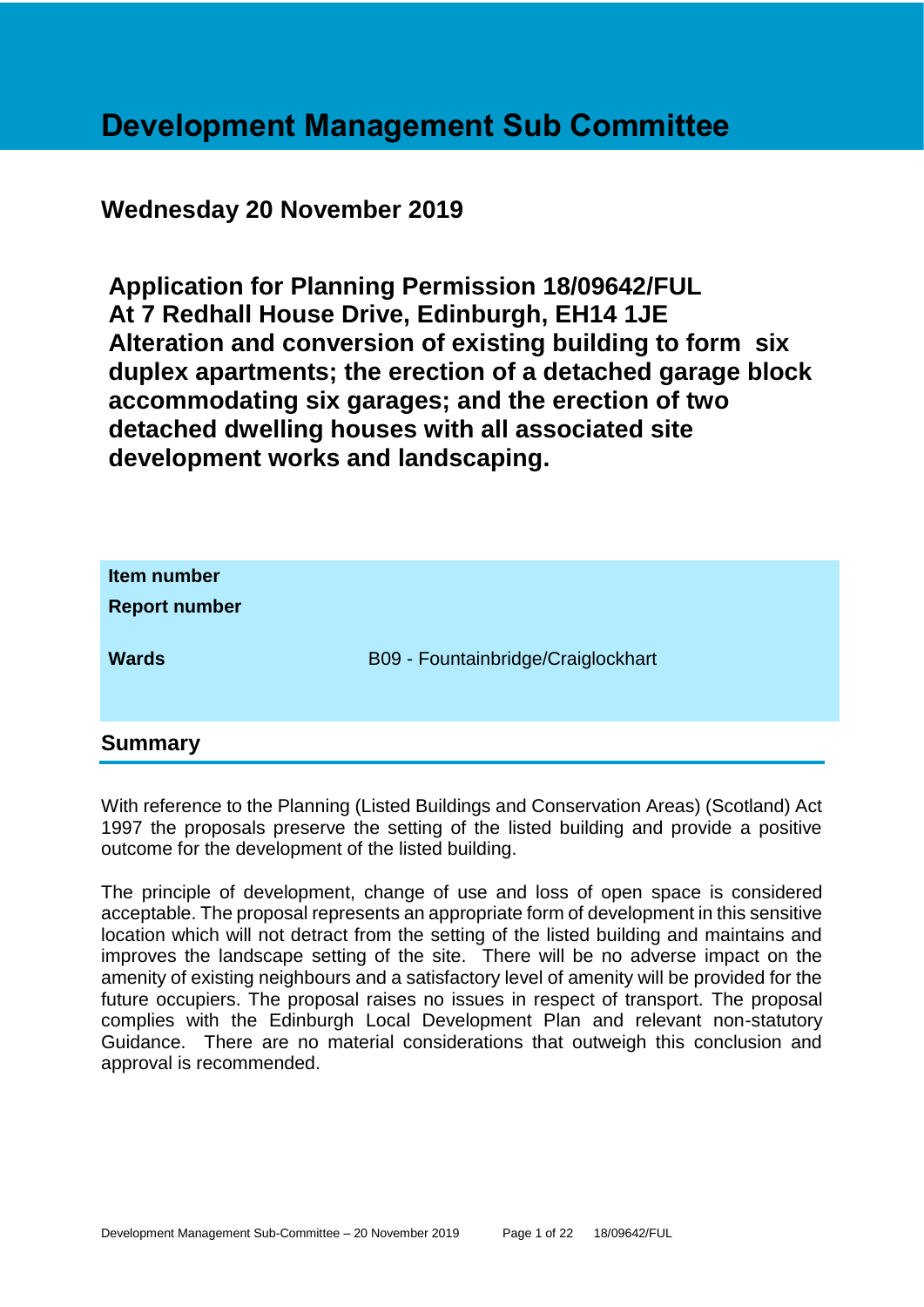# **Links**

| <b>Policies and guidance for</b> | LPC, LEN03, LEN09, LEN12, LEN16, LDES01, |
|----------------------------------|------------------------------------------|
| this application                 | LDES04, LEN21, LHOU01, LDES05, LEN18,    |
|                                  | LTRA02, LTRA03, NSG, NSGD02,             |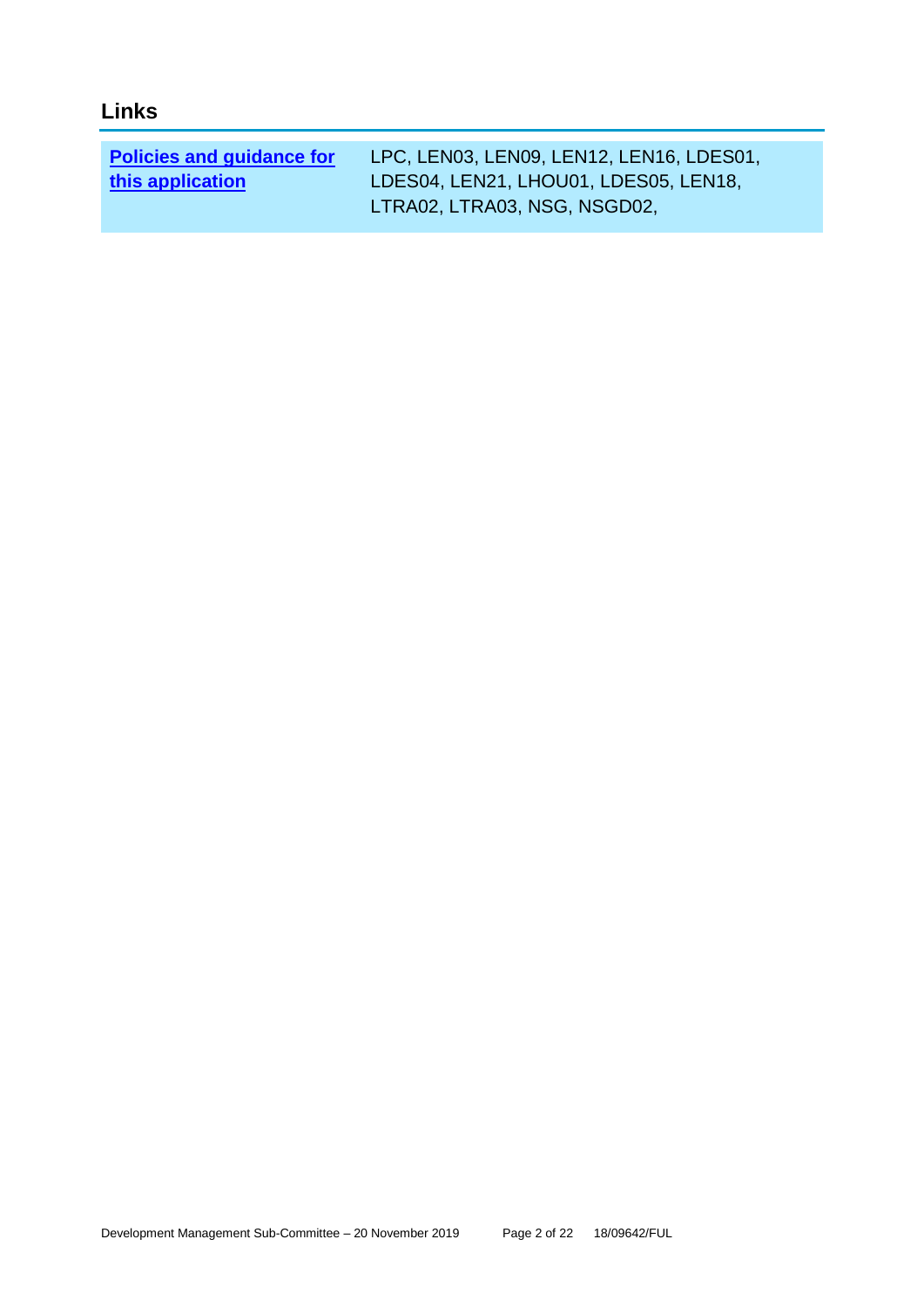# **Report**

**Application for Planning Permission 18/09642/FUL At 7 Redhall House Drive, Edinburgh, EH14 1JE. Alteration and conversion of existing building to form six duplex apartments; the erection of a detached garage block accommodating six garages; and the erection of two detached dwelling houses with all associated site development works and landscaping.**

# **Recommendations**

**1.1** It is recommended that this application be Granted subject to the details below.

# **Background**

#### **2.1 Site description**

The site lies to the north west of Redhall House Drive and comprises Redhall House a category B listed building (listed 14 July 1966, LB reference 28117) and associated grounds lying to the south of the house. Redhall House is currently lying derelict and has been subject to serious vandalism and is currently on the Buildings at Risk Register. The site is accessed via a tree lined entrance with its setting to the south and east having been transformed by the building of modern housing. The ground level within the site is relatively flat with a drop in ground level on the western boundary near to the Water of Leith.

The house was previously owned by the Council for several decades, originally as a children's home and latterly being used for training of personnel.

The total site area is approximately 1.04 hectares.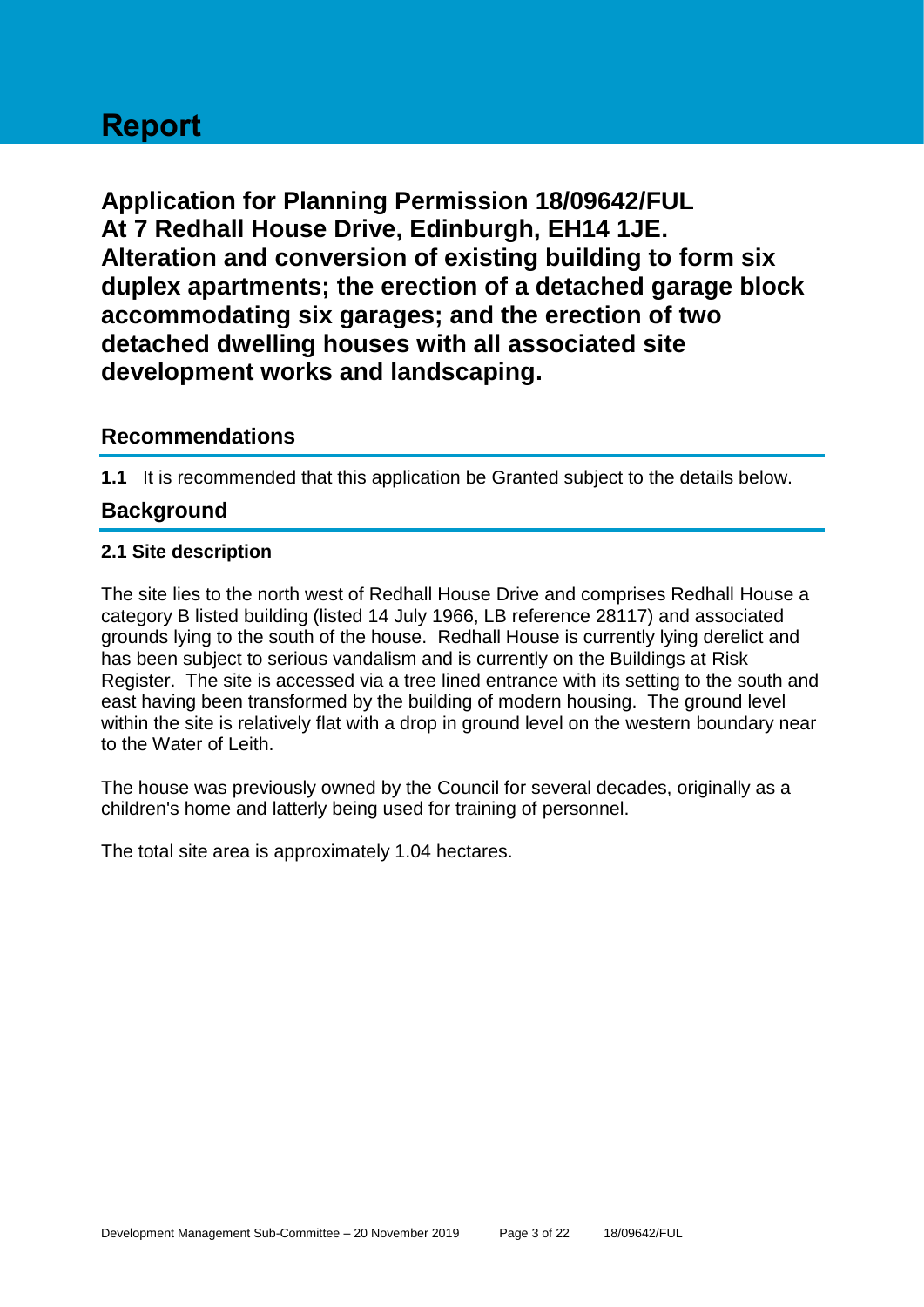### **2.2 Site History**

30.01.2019 - Listed building consent granted (planning reference: 18/09641/LBC) for the alteration and conversion of existing building to form six duplex apartments.

12.08.2016 - planning permission refused to erect 8 mews buildings as enabling development for restoration and conversion of Redhall House into 6 flats (planning reference: 14/05302/FUL).

23.12.2016 - Appeal by the DPEA (Appeal Reference: PPA-230-2191) dismissed and planning permission refused. It concluded that the proximity of mews units 1-4 would be seen in close proximity to Redhall House and would diminish the visual dominance of the listed building, which is the principal element in its estate grounds setting.

06.10.2016 - listed building consent granted for alterations to convert former house from offices to 6 residential flats (planning reference: 15/00293/LBC).

8 July 2008 - listed building consent granted for alterations to convert former house from offices to 6 residential flats (planning reference: 08/1205/LBC).

# **Main report**

#### **3.1 Description of the Proposal**

The proposal is for the erection of two detached dwellings to the south of Redhall House and positioned on the western boundary of the site adjacent to the Colinton Dell Walkway. The dwellings will be two storey in height with pitched roofs, dormers and a single storey element to the rear. Materials proposed are render and natural stone.

Six detached garages will be positioned to the rear of Redhall House to serve the six apartments within Redhall House granted in application 18/09641/FUL. These are single storey with a pitched roof. Materials proposed are natural slate, cast iron and dry dash render.

Landscaping improvements are proposed to the front of Redhall House and the area of open space to the south. These include new planting and improved linkeages from the site into the Colinton Dell and Water of Leith Walkway.

#### Supporting Information

The following information was submitted with the application:

- − Design Statement;
- − Ecology Report;
- − Stage 2 Bat Survey;
- − Tree Report; and
- − Surface Water Management Plan.

These documents are available to view on the Planning and Building Standards online portal.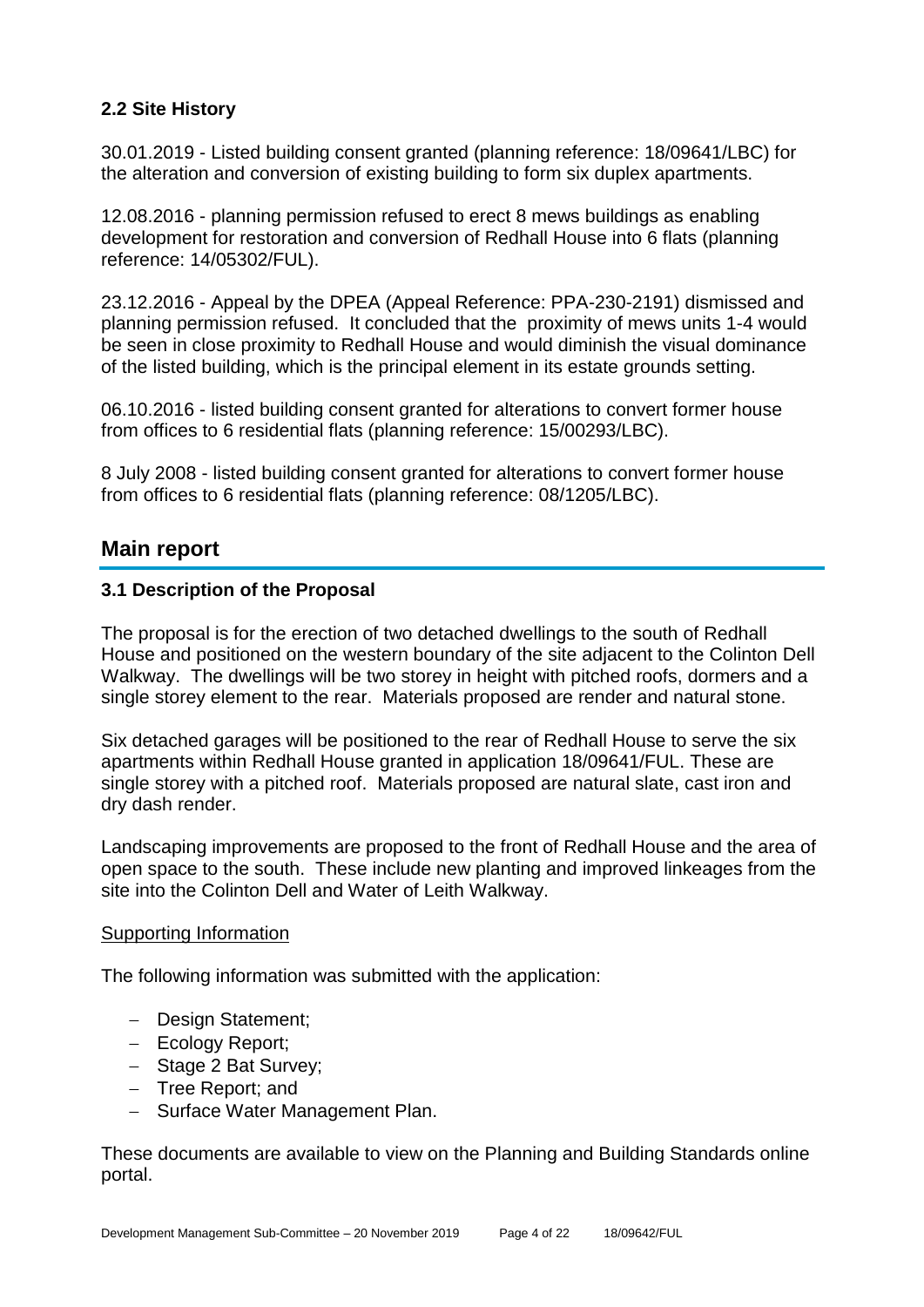#### **3.2 Determining Issues**

Section 25 of the Town and Country Planning (Scotland) Act 1997 states - Where, in making any determination under the planning Acts, regard is to be had to the development plan, the determination shall be made in accordance with the plan unless material considerations indicate otherwise.

Section 59 of the Planning (Listed Buildings and Conservation Areas) (Scotland) Act 1997 states that in considering whether to grant planning permission for development which affects a listed building or its setting, a planning authority shall have special regard to the desirability of preserving the building or its setting or any features of special architectural or historic interest which it possesses.

Do the proposals comply with the development plan?

If the proposals do comply with the development plan, are there any compelling reasons for not approving them?

If the proposals do not comply with the development plan, are there any compelling reasons for approving them?

#### **3.3 Assessment**

To address these determining issues, the Committee needs to consider whether:

- a) the principle of development is acceptable;
- b) the proposals will have an adverse impact on the setting of the listed building;
- c) the development of the site would be detrimental to protected species, trees, or the design of landscaping;
- d) the proposed scale, design and materials are acceptable;
- e) the proposals will result in an unreasonable loss of neighbouring amenity;
- f) the proposals provide sufficient amenity for the future occupiers of the development;
- g) the proposals will affect road safety;
- h) the proposals have any equalities or human rights impacts;
- i) there are any other material considerations and,
- j) comments raised have been addressed.

#### a) The Principle of Development

The north of the site is allocated as an 'Urban Area' within the Edinburgh City Local Plan. Housing development is permitted in principle within the Urban Area by Edinburgh City Local Plan Policy Hou 1 (Housing Development), subject to it being compatible with other plan policies.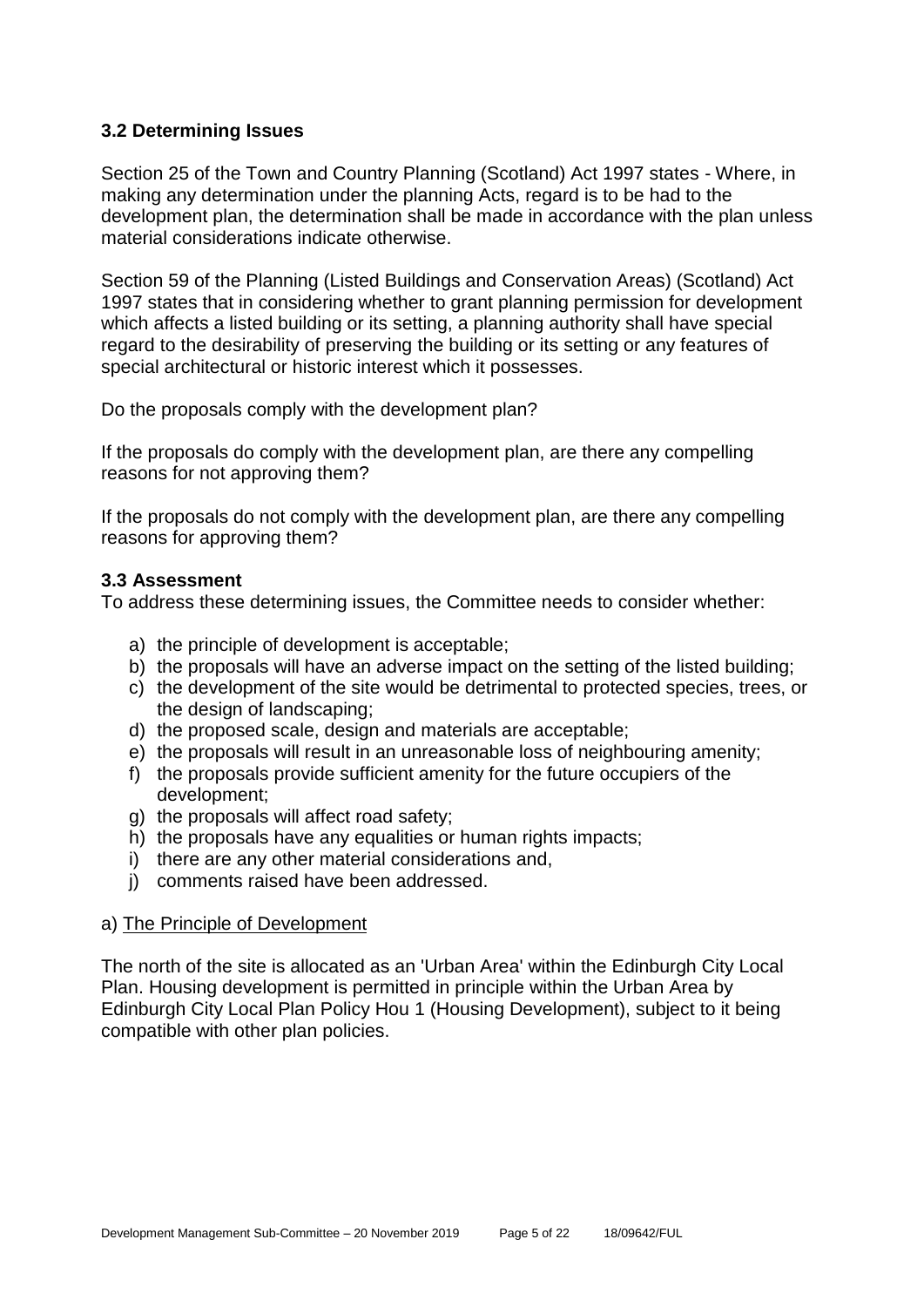The remainder of the site to the south is allocated as 'Open Space'. Policy Os 1 states that, "proposals involving the loss of open space will not be permitted unless it is demonstrated that;

a) there will be no significant impact on the quality or character of the local environment;

b) the open space is a small part of a larger area or of limited amenity or leisure value and there is a significant over-provision of open space serving the immediate area; and c) the loss would not be detrimental to the wider network including its continuity or biodiversity value; and either

d) there will be a local benefit in allowing the development in terms of either alternative equivalent provision being made or improvement to an existing public park or other open space, or

e) the development is for a community purpose and the benefits to the local community outweigh the loss."

The area of open space is identified as a large grassed area with mature trees on the fringes, in the Council's Open Space Audit. Whilst the site experiences a level of informal use, the small area of the site proposed for development is of limited amenity and leisure value and would not lead to a deficiency in green space provision within the site or the wider area and complies with the first part of policy Os1.

The proposal includes landscaping improvements to the south of the Redhall House, although this open space is within private ownership and will not provide any benefit to the wider community. While there is limited loss of open space, this has to be balanced against the benefit of having Redhall House restored and an exception to part (d) of the Policy is justified.

The proposal includes a change of use from training centre to six residential units. Policy Hou 5 supports the proposed conversion to residential use. Hou 5 sets out the criteria for which planning permission will be granted for the change of use of the existing building in non-residential use to housing. The proposal is compatible with adjacent residential and commercial uses.

#### b) Setting of the Listed Building

Section 59 (1) of the Planning (Listed Building and Conservation Areas) (Scotland) Act 1997 states:-

*In considering whether to grant planning permission for development which affects a listed building or its setting, a planning authority or the Secretary of State, as the case may be, shall have special regard to the desirability of preserving the building or its setting or any features of special architectural or historic interest which it possesses.*

Historic Environment Scotland's document 'Managing change in the Historic Environment - Setting' states;

*'Setting' is the way the surroundings of a historic asset or place contribute to how it is understood, appreciated and experienced.*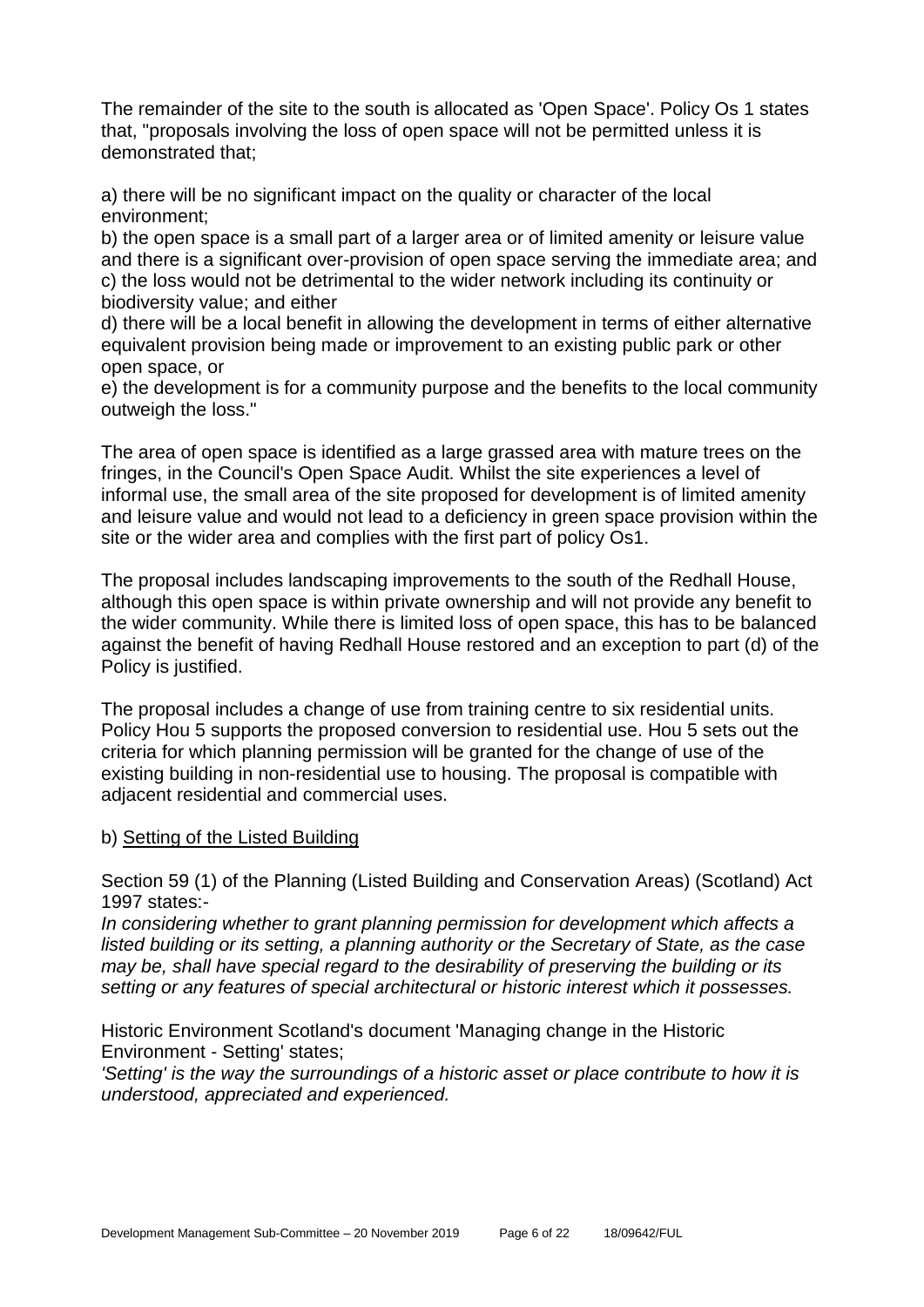The document states that where development is proposed it is important to:

- − Identify the historic assets that might be affected;
- − Define the setting of each historic asset; and
- − Assess the impact of any new development on this.

HEPS Policy HEP4 ensures that any changes to specific assets protects the historic environment and should be enhanced where possible. The Edinburgh City Local Plan Policy Env 3 states that development within the curtilage or affecting the setting of a listed building will be permitted only if not detrimental to the appearance or character of the building, or to its setting.

Setting is defined in the Scottish Planning Policy as, *"... more than the immediate surroundings of a site or a building, and may be related to the function or use of a place, or how it was intended to fit into the landscape of (or) townscape, the view from it or how it can be seen from areas around about, or areas that are important to the protection of the place, site or building".*

The current setting of Redhall has been compromised with the formation of a large car park adjacent to the principal elevation. In addition, previous development on the wider land associated with the house has reduced the landscape setting.

The proposed development provides the opportunity to return a landscape setting to the principal elevation of the property and provide an appropriate setting for the listed building. The location of the two houses has been appropriately positioned to ensure that they do not dominate Redhall House. The open views of Redhall House across the open space are maintained.

With reference to the Planning (Listed Buildings and Conservation Areas) (Scotland) Act 1997 the proposals preserve the setting of the listed building and provide a positive outcome for the development of the listed building. The proposed development will not have an adverse impact on the setting of Redhall House and will comply with Env 3.

#### c) Protected Species, removal of trees and design of landscaping

Local Plan Policy Env 16 states that planning permission will not be granted for development that would have an adverse impact on species protected under UK or European law. Prior to the granting of any planning permission it must be determined that the proposals will not have any detrimental impact on the species.

An Ecology and Stage 2 Bat Survey was undertaken and submitted as part of the planning application. This development will have an effect on a European protected species, in this case bats. Therefore, in accordance with the Habitats Regulations, the applicant will be required to obtain a derogation licence from Scottish Natural Heritage. Prior to issuing this licence it is necessary for the applicant to be in receipt of planning permission. An informative has been attached requiring a licence to be obtained from SNH prior to the commencement of development.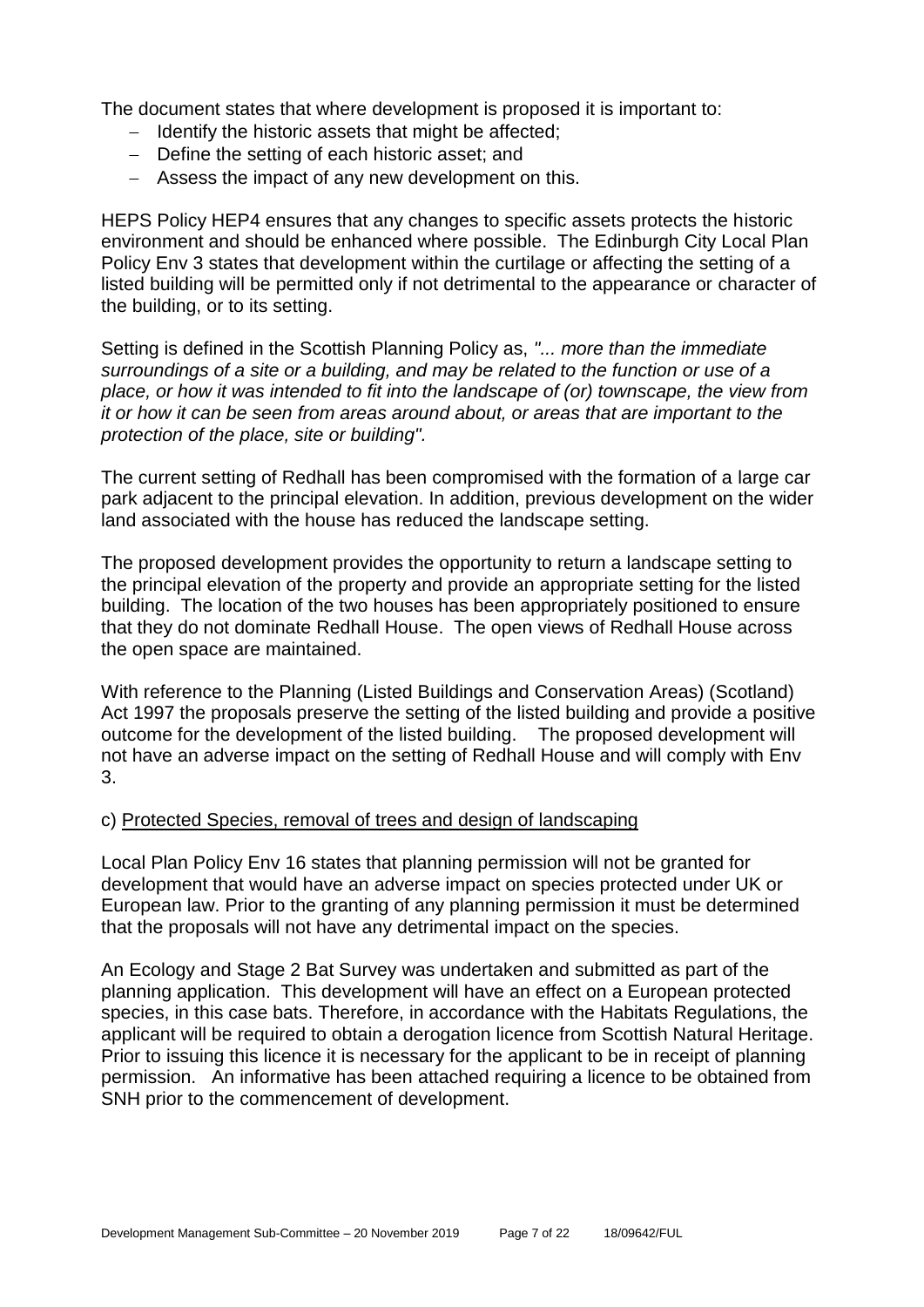Local Plan Policy Env 12 also seeks to protect trees that are worthy of retention. A tree survey has been submitted as part of the application. The proposal will result in the loss of five out of forty-six trees of mixed species some of which are in poor condition and would be required to removed. The proposal includes new landscaping and tree planting for the site and the replacement planting will compensate for these minimal losses. A condition is proposed to require the further submission of landscaping details including tree planting.

#### d) Scale, Design and Materials

Policy Des 1 (Design Quality and Context), of the Edinburgh City Local Plan states that 'planning permission will be granted for development where it is demonstrated that the proposal will create or contribute towards a high quality, sustainable living or working environment. Design should be based on an overall design concept that draws upon positive characteristics of the surrounding area to create or reinforce a sense of place, security and vitality. Planning permission will not be granted for poor quality or inappropriate design or for proposals that would be damaging to the character or appearance of the area around it, particularly where this has a special importance. In addition, Policy Des 3 (Development Design) of the Edinburgh City Local Plan only permits development which satisfies a number of detailed design criteria. It states that development should 'have a positive impact on its setting, having regard to the positioning of buildings on the site, their height, scale and form, materials and detailing, wider townscape and landscape impacts and impacts on views.'

The Redhall House Development Brief (April 2004) states that "the areas of open space to the south, west, north and north-east (the car park) of Redhall House are part of its immediate setting and development here would be unacceptable. The brief also outlines the key challenge is to retain and enhance the importance of Redhall House as the principal element in an "estate grounds" setting. It also details that a full historical survey of the House's designed landscape should be carried out and inform the contextual analysis and landscape management plan."

The new development is for the construction of two, two storey detached dwellings located to the south west of Redhall House. Their location will minimise the impact on the setting of the listed building and allow undisturbed views from within the listed building. It will also ensure that the open grounds of the garden are not encroached upon. The style of the buildings is similar to those modern developments surrounding the site and the palette of materials range from render, natural stone and glass balustrading.

The site does not fall within any of the protected view cones referenced in the Colvin and Moggridge skyline study of December 2010 as outlined in the Edinburgh Design Guidance.

The proposal accords with LDP Policy Des 1 and Des 3.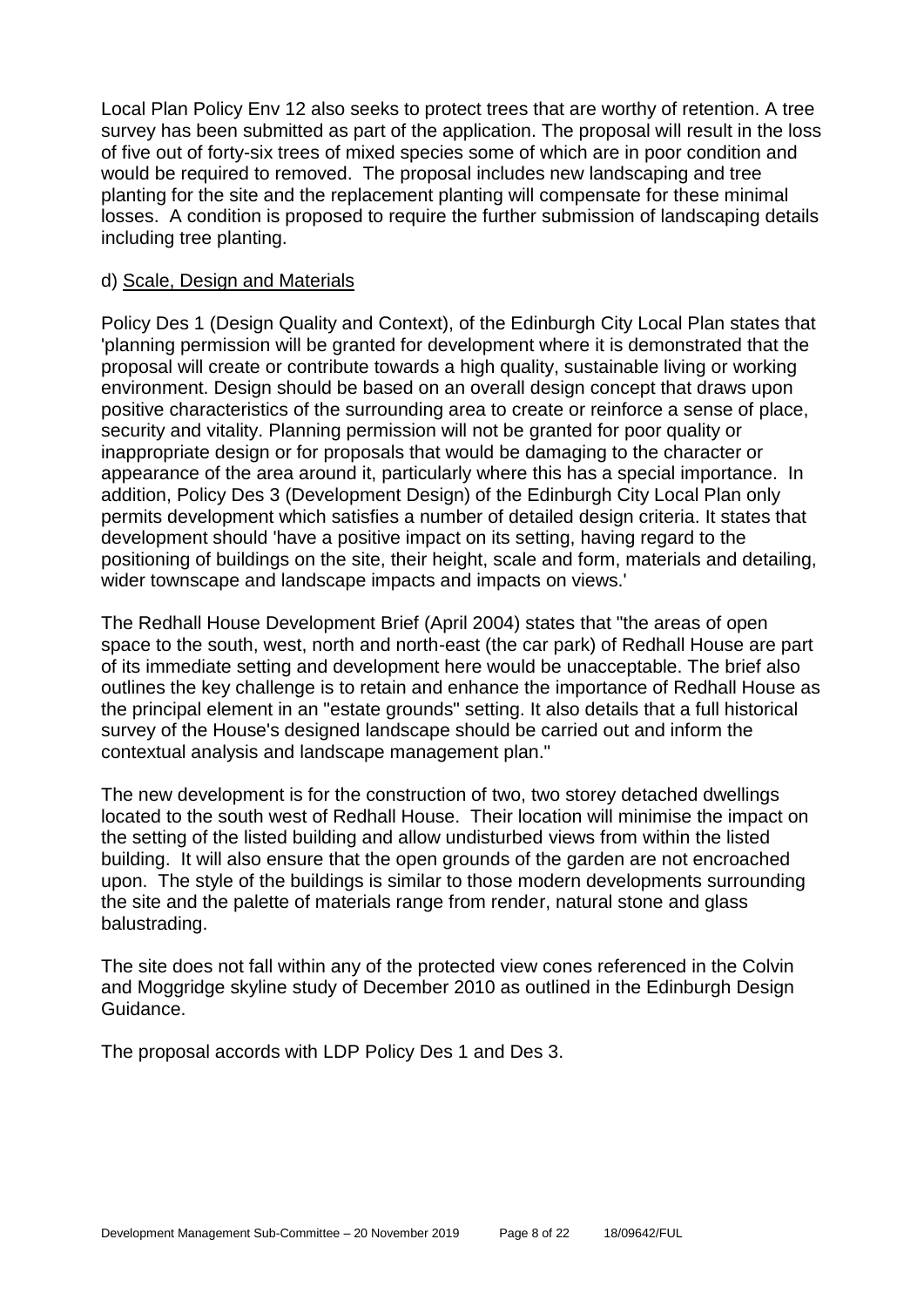#### e) Amenity

The proposed residential development of the site will not have a detrimental impact on neighbouring residential amenity. The proposal includes areas of open space and is capable of providing sufficient play and green space for prospective residents. There would be no adverse noise impacts on neighbours resulting from the development.

#### f) Road Safety

Policy Tra 2 in the LDP deals with private car parking and states that planning permission will be granted for development where proposed car parking provision complies with and does not exceed the parking levels set out in Council Guidance.

Car Parking Standards are set out in the EDG. Each dwelling has both a private garage and a front driveway, giving a total of three parking spaces. Cycle storage can be provided within the private garages. The proposal complies with the maximum standard set in the EDG and Policies Tra 2 and Tra 3 in the LDP.

The Roads Authority was consulted and raised no objections to the application, provided a number of informatives were attached.

The application raises no issues in respect of transport.

#### g) Equalities and Human Rights

The layout and site levels will create an accessible development for those with mobility difficulties. Parking spaces are capable of being used as disabled spaces. Level access into dwellings is provided and there is space on the stairs to fit stair lifts, should these be required in the future. Internal layouts are relatively flexible to adaptation.

#### h) Any other material considerations

#### Enabling

In this case the applicants have put forward an argument that this is an "enabling development" which is where the new buildings being proposed are necessary to fund the future use of the existing category B listed buildings which is on the buildings at risk register. In support of the proposal, the applicant has submitted an Enabling Case Report. The applicant has presented a case that the quantum of proposed new build development is required to repair and convert Redhall House.

While there is no specific local plan policy relating to enabling development Scottish Planning Policy states:

"142. Enabling development may be acceptable where it can be clearly shown to be the only means of preventing the loss of the asset and securing its long-term future. Any development should be the minimum necessary to achieve these aims. The resultant development should be designed and sited carefully to preserve or enhance the character and setting of the historic asset."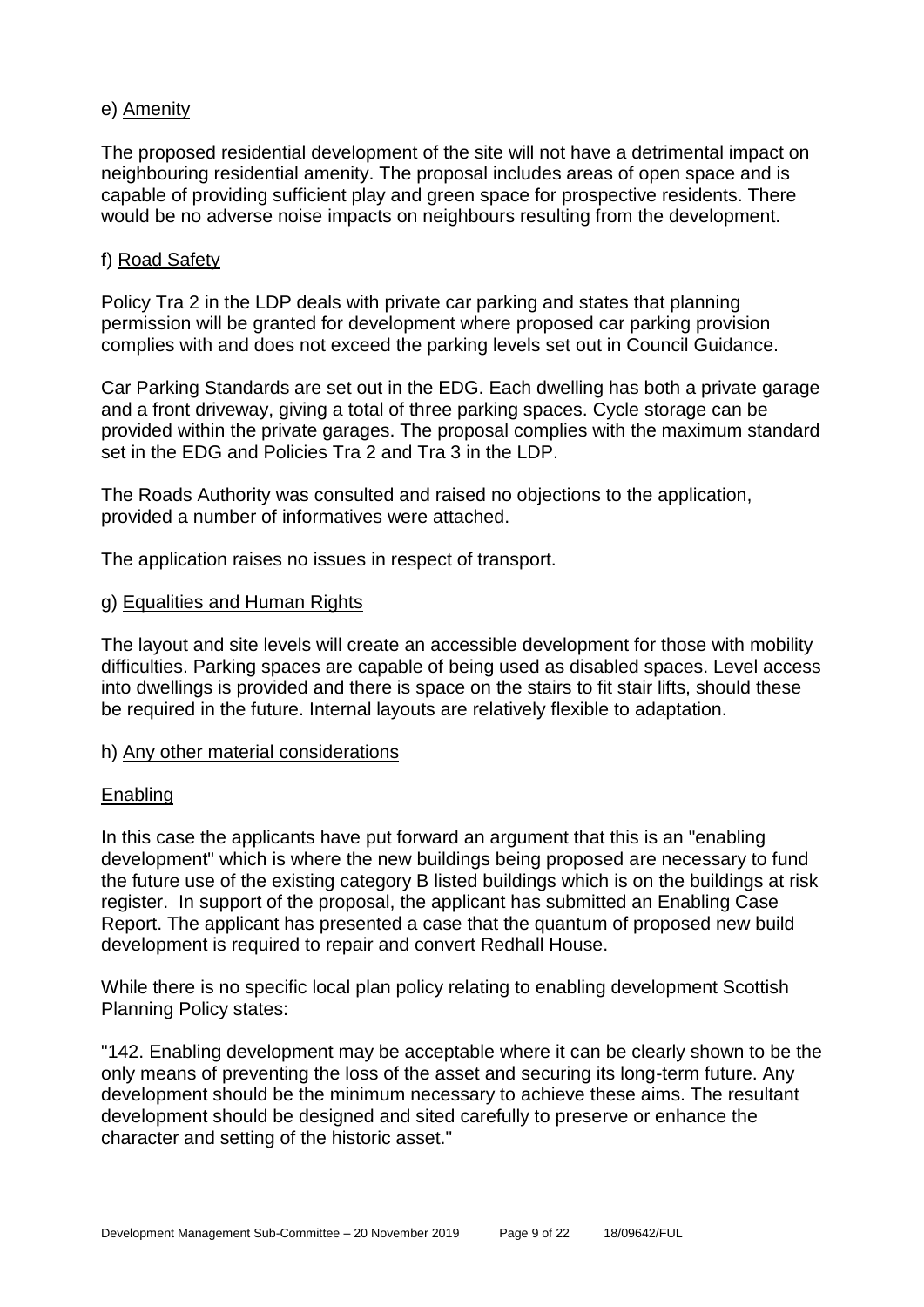The first element of this statement requires the enabling case to be the only means of retaining the listed buildings. In considering this question, the continued use of the listed buildings in their existing use and the redevelopment of the listed buildings alone need to be assessed.

#### Continued Use

Redhall House has been vacant for a number of years and the former use was as an office/ training facility for the Council. The site was disposed of to the current applicant in 2007. Due to the out of centre location and residential nature of the surrounding environs, it is accepted that the continued use of the building as an office/ training facility is not realistic.

#### Alternative use of listed buildings

Enabling cases frequently relate to buildings which have been derelict for many years and have little or no value. The site was purchased in December 2007 for £1,734,332. No analysis has been provided by the applicant regarding whether or not it would be possible to utilise the building for an alternative use. However, given the current condition of the property, the costs of refurbishment would be considerable regardless of the use. An alternative use of the building other than as residential is not considered to alter this assessment.

It is therefore accepted that the only financially sustainable future for the listed building is for an enabling development to cross fund the redevelopment of the listed building and limit the overall loss. The developer has accepted that the scheme is loss making and this proposal is seeking to limit the loss from the redevelopment of the listed building.

The build costs for the conversion of the main house into 6 flats are the same base rate that was adopted in 2015. As part of the analysis of the case at that time the Council asked Thomas & Adamson to review the figures who confirmed that they were appropriate for the project. An analysis of the financial assessment for this application was undertaken and the figures accepted.

A listed building application for the conversion of Redhall House into six flats was granted consent in January 2019 (planning reference: 18/09641/LBC). If planning permission is granted a legal agreement would need to be prepared to link the applications together and agree a programme of works to ensure that work on Redhall House was delivered alongside the new build works.

#### Flooding

A Surface Water Management Plan has been submitted. Flooding has raised no objections to the application.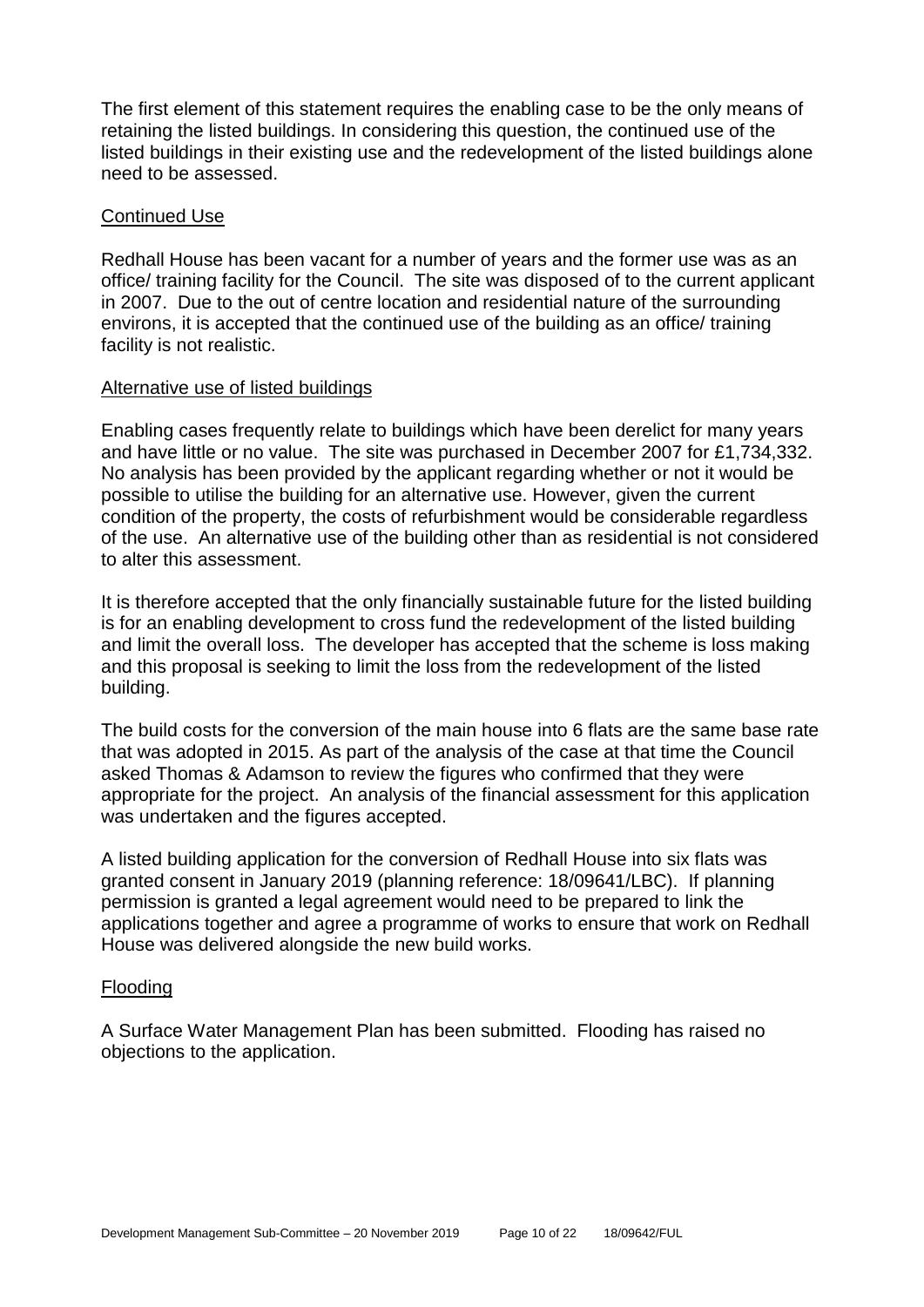#### Children and Families

The Council's Supplementary Guidance on 'Developer Contributions and Infrastructure Delivery' states that no contribution towards education infrastructure is required from developments that are not expected to generate at least one additional primary school pupil.

The Council has assessed the impact of the proposed development on the identified education infrastructure actions and current delivery programme. No additional primary school infrastructure has been identified as being required in the Zone.

A contribution towards education infrastructure is therefore not required.

#### Archaeology

No objections have been raised to the application subject to a condition being applied relating to a written scheme of investigation being applied to any consent for the site.

#### i) Public Comments

#### Material Representation - Support

- − A good opportunity to restore Redhall House and enhance the landscaping
- − The proposals fit sympathetically to the surrounding development.

#### **Conclusion**

With reference to the Planning (Listed Buildings and Conservation Areas) (Scotland) Act 1997 the proposals preserve the setting of the listed building and provide a positive outcome for the development of the listed building.

The principle of development change of use and loss of open space is considered justifiable. The proposal represents an appropriate form of development in this sensitive location which will not detract from the setting of the listed building and maintains and improves the landscape setting of the site. There will be no adverse impact on the amenity of existing neighbours and a satisfactory level of amenity will be provided for the future occupiers. The proposal raises no issues in respect on transport. The proposal complies with the Edinburgh Local Development Plan and relevant non-statutory Guidance. There are no material considerations that outweigh this conclusion and approval is recommended.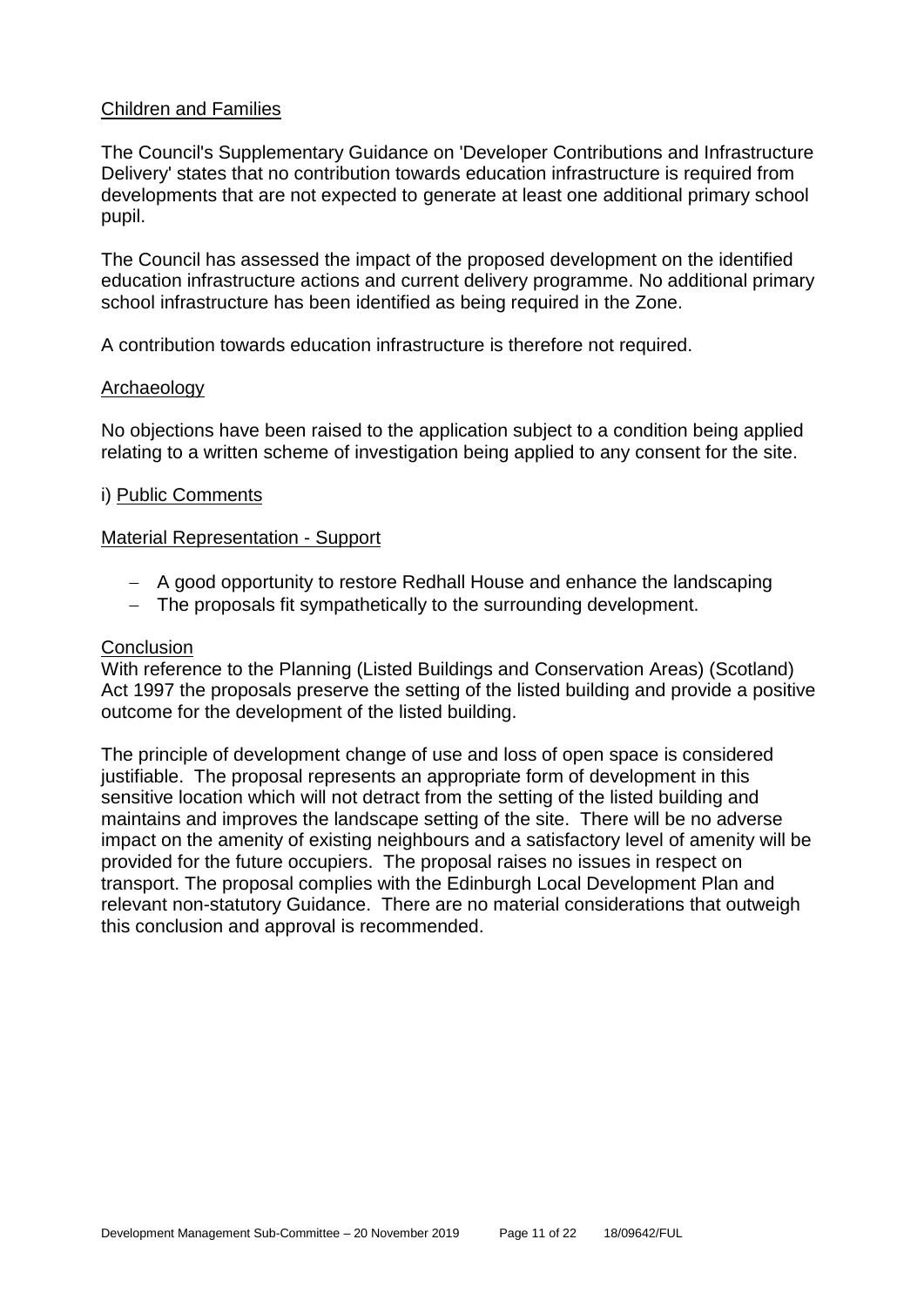It is recommended that this application be Granted subject to the details below.

#### **3.4 Conditions/reasons/informatives Conditions:-**

1. i) Prior to the commencement of construction works on site:

a) A site survey (including intrusive investigation where necessary) must be carried out to establish, either that the level of risk posed to human health and the wider environment by contaminants in, on or under the land is acceptable, or that remedial and/or protective measures could be undertaken to bring the risks to an acceptable level in relation to the development; and

b) Where necessary, a detailed schedule of any required remedial and/or protective measures, including their programming, must be submitted to and approved in writing by the Planning Authority.

ii) Any required remedial and/or protective measures shall be implemented in accordance with the approved schedule and documentary evidence to certify those works shall be provided for the approval of the Planning Authority.

- 2. The approved landscaping scheme shall be fully implemented within six months of the completion of the development.
- 3. No development shall take place within until the applicant has secured the implementation of a programme of archaeological work, in accordance with a written scheme of investigation which has been submitted to and approved in writing by the Planning Authority.
- 4. The trees on the site shall be protected during the construction period by the erection of fencing, in accordance with BS 5837:2012 " Trees in relation to design, demolition and construction".
- 5. Only the tree/s shown for removal on the approved drawing/s shall be removed, and no work shall be carried out on the remaining trees at any time without the approval of the Planning Authority.

#### **Reasons**:-

- 1. In order to ensure that the site is suitable for redevelopment, given the nature of previous uses/processes on the site.
- 2. In order to ensure that a high standard of landscaping is achieved, appropriate to the location of the site.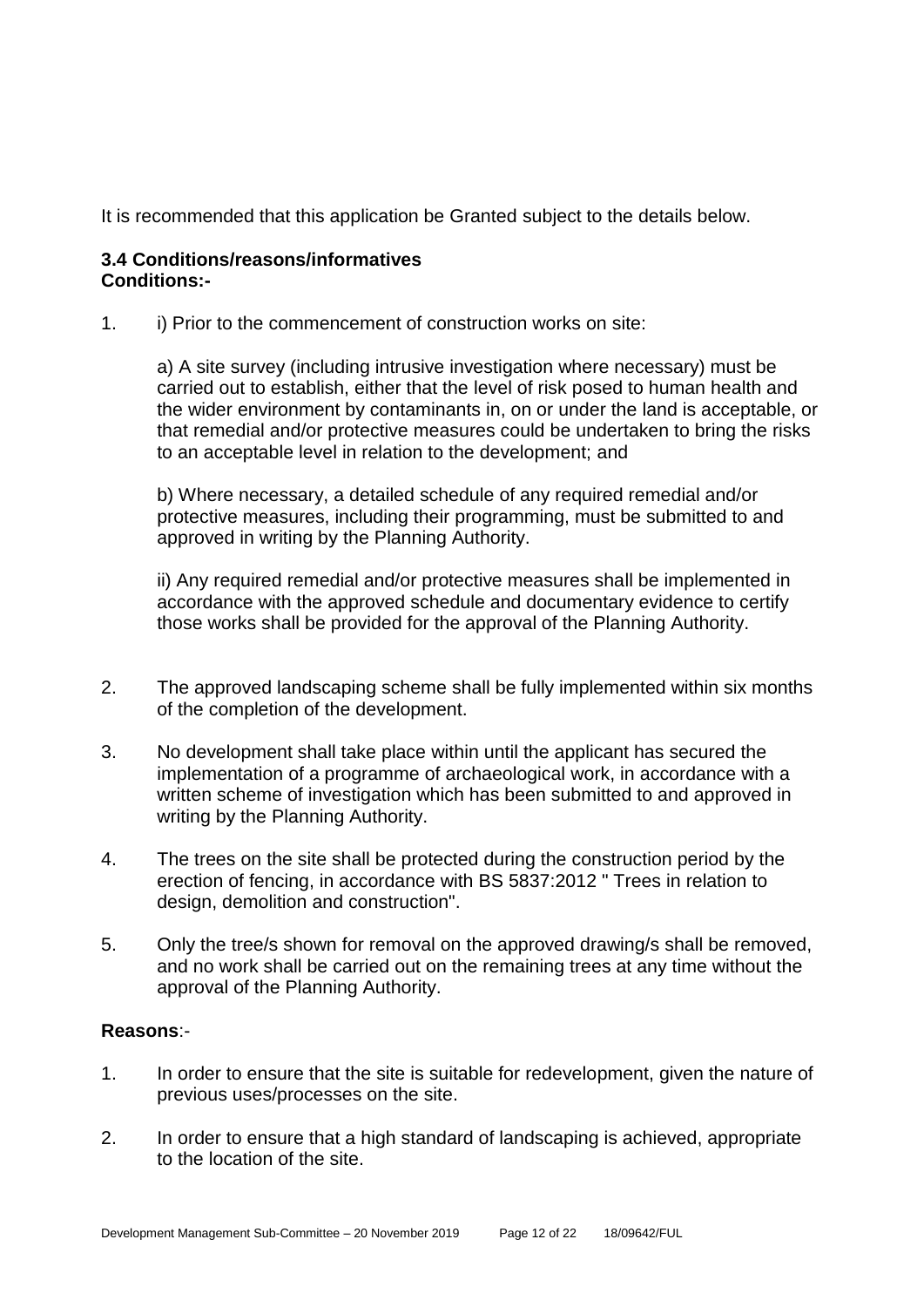- 3. In order to safeguard the interests of archaeological heritage.
- 4. In order to safeguard protected trees.
- 5. In order to ensure that a high standard of landscaping is achieved, appropriate to the location of the site.

#### **Informatives**

It should be noted that:

1. Consent shall not be issued until a suitable legal agreement has been concluded that links and phases the implementation of the listed building consent 18/09641/LBC for the restoration of Redhall House with the new development proposed under application 18/06942/FUL.

The legal agreement should be concluded within 6 months of the date of this notice. If not concluded within that 6-month period, a report will be put to committee with a likely recommendation that the application be refused.

- 2. The development hereby permitted shall be commenced no later than the expiration of three years from the date of this consent.
- 3. No development shall take place on the site until a 'Notice of Initiation of Development' has been submitted to the Council stating the intended date on which the development is to commence. Failure to do so constitutes a breach of planning control, under Section 123(1) of the Town and Country Planning (Scotland) Act 1997.
- 4. No development shall take place on the site until a 'Notice of Initiation of Development' has been submitted to the Council stating the intended date on which the development is to commence. Failure to do so constitutes a breach of planning control, under Section 123(1) of the Town and Country Planning (Scotland) Act 1997.
- 5. As soon as practicable upon the completion of the development of the site, as authorised in the associated grant of permission, a 'Notice of Completion of Development' must be given, in writing to the Council.
- 6. As soon as practicable upon the completion of the development of the site, as authorised in the associated grant of permission, a 'Notice of Completion of Development' must be given, in writing to the Council.
- 7. No works connected with conversion of the property or other development works, as identified in the application, which have the potential to impact on a European protected species shall take place until a licence has been issued by SNH and a copy provided to the Planning Authority.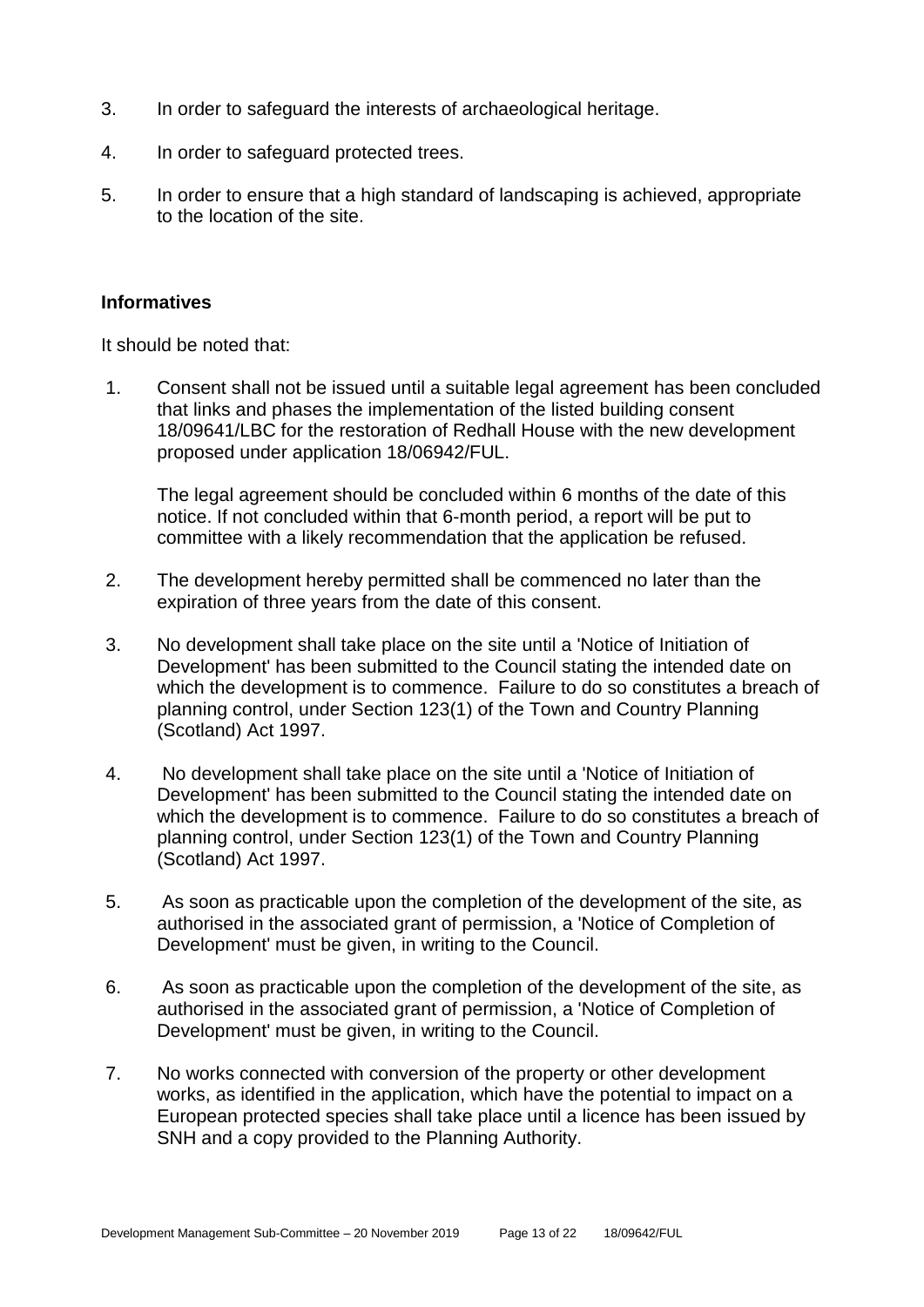8. The applicant will be required to bring the proposed shared surface to the proposed site to an adoptable standard as required by the Council's 2017 guidance for road construction consent which requires vehicle or pedestrian way linking 3 or more dwellings to be brought/built to adoptable standards; The applicant proposes 15 parking provision for the proposed development (2 2bedroom; 4 3bedroom, and 2 5bedroom) and complies with the Council's 2017 parking standards in Zone 3. Electric charging parking provision requirement is 1 in every six-parking provision. All garages should have EV charging provision. The applicant proposes 2 disabled parking provision and complies with the Council's 2017 parking standards; The applicant proposes 22 secure cycle parking spaces and complies with the Council's 2017 parking standards which requires a minimum of 22 secure cycle spaces(the plans show 10 cycle spaces in the basement cycle store of Redhall House, 6 cycle spaces in the garages to the rear of Redhall House and 6 spaces in the two proposed dwellings) ; All accesses must be open for use by the public in terms of the statutory definition of 'road' and require to be the subject of applications for road construction consent. The extent of adoptable roads, including footways, footpaths, accesses, cycle tracks, verges and service strips to be agreed. The applicant should note that this will include details of lighting, drainage, Sustainable Urban Drainage, materials, structures, layout, car and cycle parking numbers including location, design and specification. Particular attention must be paid to ensuring that refuse collection vehicles are able to service the site. The applicant is recommended to contact the Council's waste management

team to agree details.

# **Financial impact**

**4.1 The financial impact has been assessed as follows:**

# **Risk, Policy, compliance and governance impact**

**5.1** Provided planning applications are determined in accordance with statutory legislation, the level of risk is low.

# **Equalities impact**

#### **6.1 The equalities impact has been assessed as follows:**

This application was assessed in terms of equalities and human rights. The impacts are identified in the Assessment section of the main report.

# **Sustainability impact**

#### **7.1 The sustainability impact has been assessed as follows:**

This application is not subject to the sustainability requirements of the Edinburgh Design Guidance.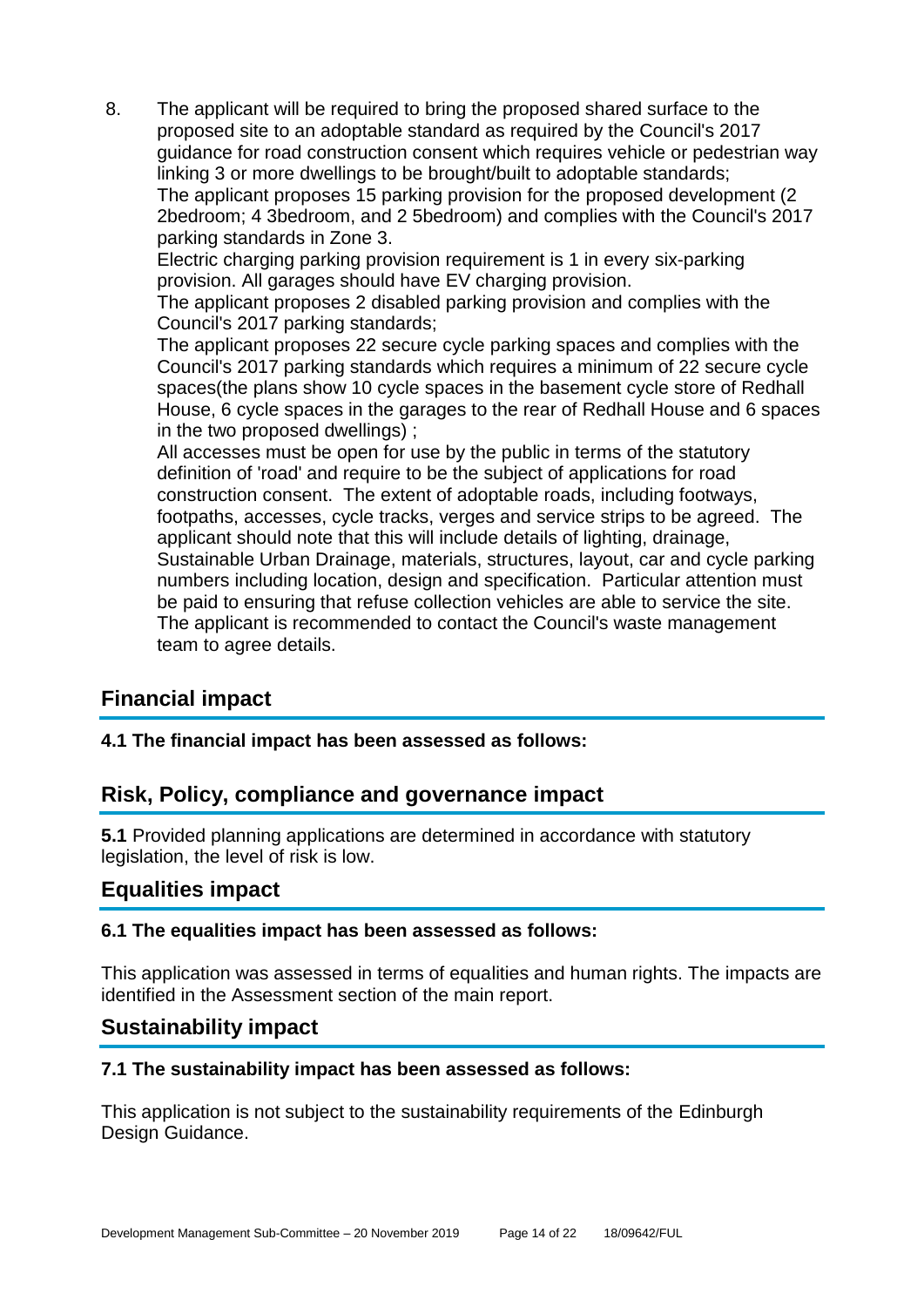# **Consultation and engagement**

#### **8.1 Pre-Application Process**

Pre-application discussions took place on this application.

#### **8.2 Publicity summary of representations and Community Council comments**

A total of 29 letters of representation has been received all of supporting the proposed development.

Representations were received from the Craiglockhart Community Council in support of the proposal.

A full assessment of the representations can be found in the main report in the Assessment section.

#### **Background reading/external references**

- To view details of the application, go to
- [Planning and Building Standards online services](https://citydev-portal.edinburgh.gov.uk/idoxpa-web/search.do?action=simple&searchType=Application)
- [Planning guidelines](http://www.edinburgh.gov.uk/planningguidelines)
- [Conservation Area Character Appraisals](http://www.edinburgh.gov.uk/characterappraisals)
- [Edinburgh Local Development Plan](http://www.edinburgh.gov.uk/localdevelopmentplan)
- **[Scottish Planning Policy](http://www.scotland.gov.uk/Topics/Built-Environment/planning/Policy)**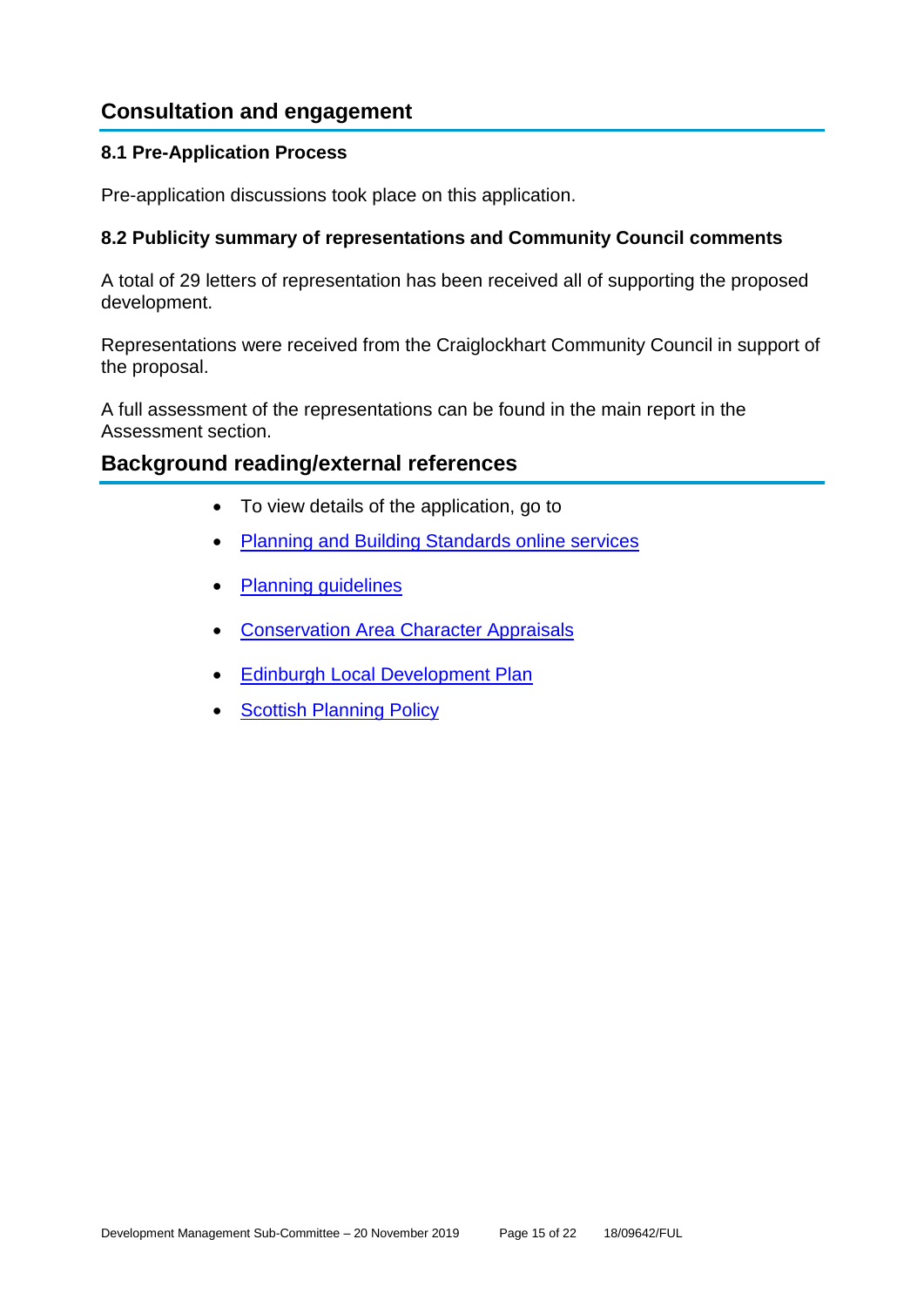| <b>Statutory Development</b><br><b>Plan Provision</b> | Edinburgh City Local Plan - The site is designated as<br>an Urban Area, a Local Nature Conservation site and<br>the area to the south of Redhall House designated as<br>Open Space. |
|-------------------------------------------------------|-------------------------------------------------------------------------------------------------------------------------------------------------------------------------------------|
| Date registered                                       | 5 November 2018                                                                                                                                                                     |
| <b>Drawing numbers/Scheme</b>                         | 01-11,12A,13,14,                                                                                                                                                                    |
|                                                       | Scheme 1                                                                                                                                                                            |

**David R. Leslie** Chief Planning Officer PLACE The City of Edinburgh Council

Contact: Lynsey Townsend, Senior Planning Officer E-mail:lynsey.townsend@edinburgh.gov.uk Tel:0131 529 3905

# **Links - Policies**

#### **Relevant Policies:**

#### **Relevant policies of the Edinburgh City Local Plan.**

LDP Policy Env 3 (Listed Buildings - Setting) identifies the circumstances in which development within the curtilage or affecting the setting of a listed building will be permitted.

LDP Policy Env 9 (Development of Sites of Archaeological Significance) sets out the circumstances in which development affecting sites of known or suspected archaeological significance will be permitted.

LDP Policy Env 12 (Trees) sets out tree protection requirements for new development.

LDP Policy Env 16 (Species Protection) sets out species protection requirements for new development.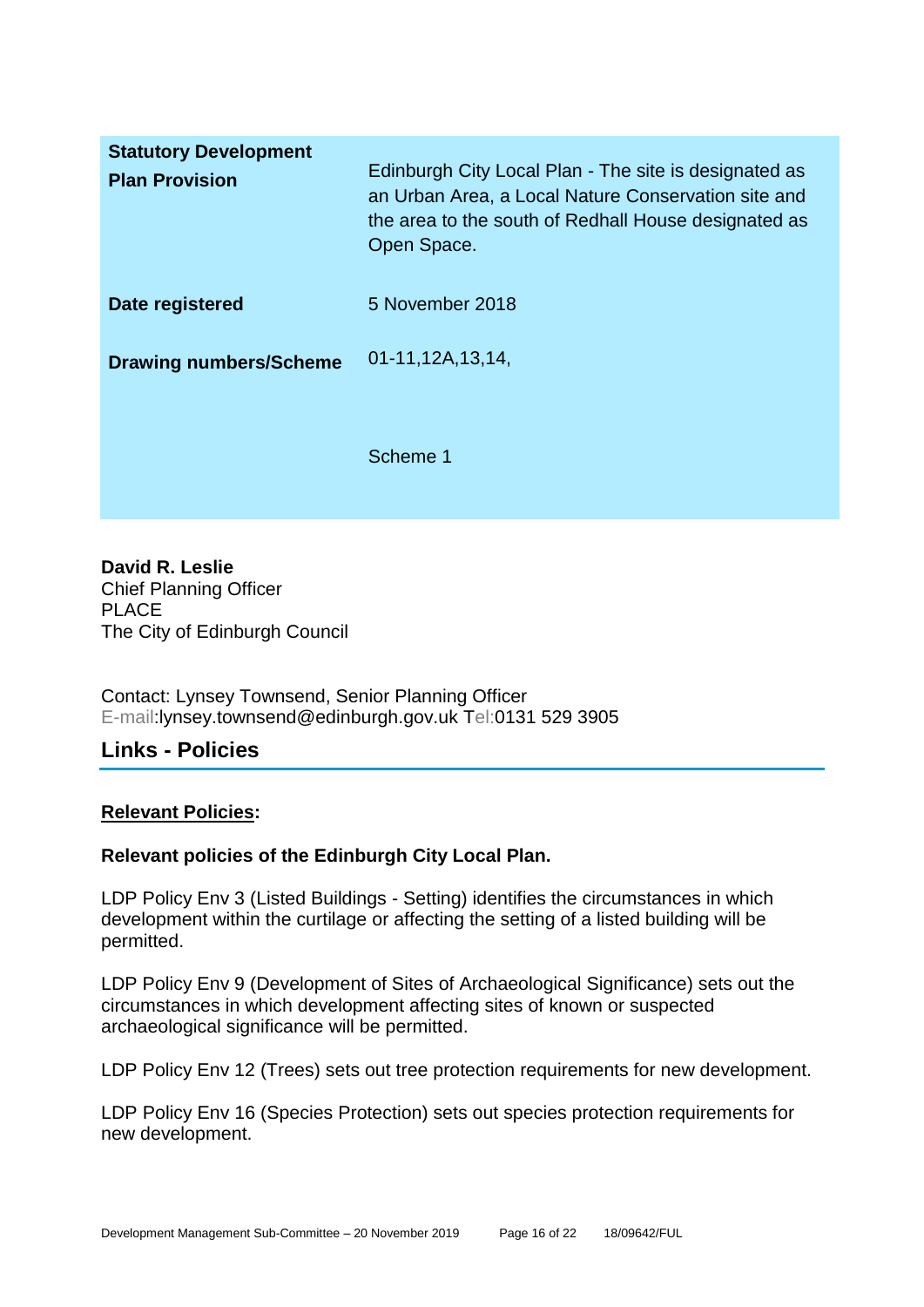LDP Policy Des 1 (Design Quality and Context) sets general criteria for assessing design quality and requires an overall design concept to be demonstrated.

LDP Policy Des 4 (Development Design - Impact on Setting) sets criteria for assessing the impact of development design against its setting.

LDP Policy Env 21 (Flood Protection) sets criteria for assessing the impact of development on flood protection.

LDP Policy Hou 1 (Housing Development) sets criteria for assessing the principle of housing proposals.

LDP Policy Des 5 (Development Design - Amenity) sets criteria for assessing amenity.

LDP Policy Env 18 (Open Space Protection) sets criteria for assessing the loss of open space.

LDP Policy Tra 2 (Private Car Parking) requires private car parking provision to comply with the parking levels set out in Council guidance, and sets criteria for assessing lower provision.

LDP Policy Tra 3 (Private Cycle Parking) requires cycle parking provision in accordance with standards set out in Council guidance.

#### **Relevant Non-Statutory Guidelines**

**Non-Statutory guidelines** Edinburgh Design Guidance supports development of the highest design quality and that integrates well with the existing city. It sets out the Council's expectations for the design of new development, including buildings, parking, streets and landscape, in Edinburgh.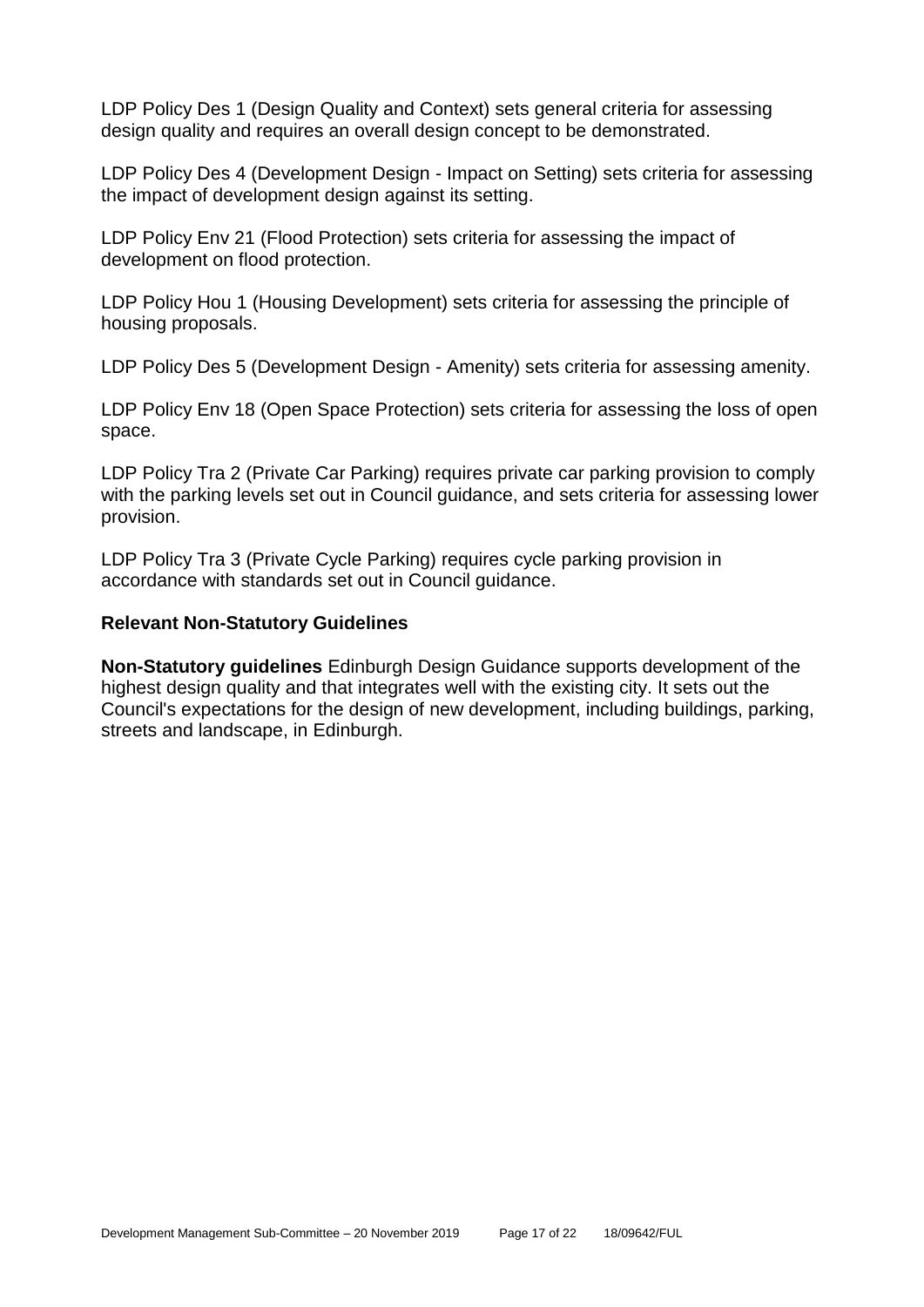# **Appendix 1**

**Application for Planning Permission 18/09642/FUL At 7 Redhall House Drive, Edinburgh, EH14 1JE Alteration and conversion of existing building to form six duplex apartments; the erection of a detached garage block accommodating six garages; and the erection of two detached dwelling houses with all associated site development works and landscaping**

# **Consultations**

#### Environmental Protection

*The applicant seeks planning permission to convert an existing building to form residential apartments and develop two new dwellings on adjacent plots. The site is in a residential area surrounded by existing dwellings with the Water of Leith bordering to the west.*

*Due to use of the site since the original dwelling was formed a site investigation will be required to ensure suitability for the proposed use before Environmental Protection can support the application. Environmental Protection has no objections to this proposed development, subject to the following condition:*

*(a) A site survey (including intrusive investigation where necessary) must be carried out to establish to the satisfaction of the Head of Planning, either that the level of risk posed to human health and the wider environment by contaminants in, on or under the*  land is acceptable, or that remedial and/or protective measures could be undertaken to *bring the risks to an acceptable level in relation to the development; and*

*(b) Where necessary, a detailed schedule of any remedial and /or protective measures, including their programming, must be submitted to and approved in writing by the Head of Planning.*

*Any required remedial and/or protective measures shall be implemented in accordance with the approved schedule and documentary evidence to certify those works shall be provided to the satisfaction of the Head of Planning.*

#### Roads Authority

*No objections to the application subject to the following being included as conditions or informatives as appropriate:*

*1. The applicant will be required to bring the proposed shared surface to the proposed site to an adoptable standard as required by the Council's 2017 guidance for road construction consent which requires vehicle or pedestrian way linking 3 or more dwellings to be brought/built to adoptable standards;*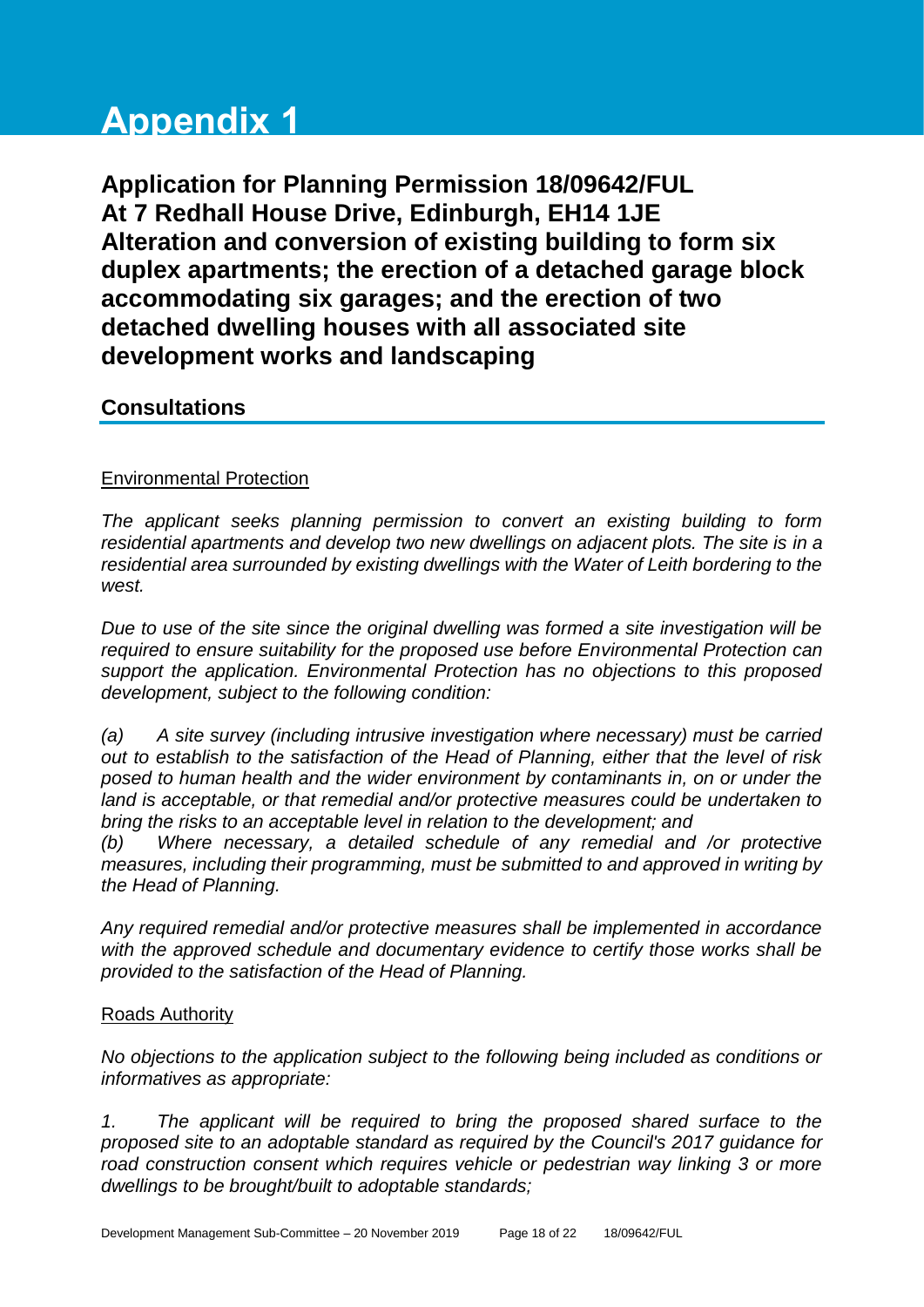*2. The applicant proposes 15 parking provision for the proposed development (2 2bedroom; 4 3bedroom, and 2 5bedroom) and complies with the Council's 2017 parking standards in Zone 3.*

*3. Electric charging parking provision requirement is 1 in every six parking provision. All garages should have EV charging provision.* 

*4. The applicant proposes 2 disabled parking provision and complies with the Council's 2017 parking standards;*

*5. The applicant proposes 22 secure cycle parking spaces and complies with the Council's 2017 parking standards which requires a minimum of 22 secure cycle spaces (the plans show 10 cycle spaces in the basement cycle store of Redhall House, 6 cycle spaces in the garages to the rear of Redhall House and 6 spaces in the two proposed dwellings) ;*

*6. All accesses must be open for use by the public in terms of the statutory definition of 'road' and require to be the subject of applications for road construction consent. The extent of adoptable roads, including footways, footpaths, accesses, cycle tracks, verges and service strips to be agreed. The applicant should note that this will include details of lighting, drainage, Sustainable Urban Drainage, materials, structures, layout, car and cycle parking numbers including location, design and specification. Particular attention must be paid to ensuring that refuse collection vehicles are able to service the site. The applicant is recommended to contact the Council's waste management team to agree details.*

#### Children and Families

*The Council has assessed the impact of the growth set out in the LDP through an Education Appraisal (August 2018), taking account of school roll projections. To do this, an assumption has been made as to the amount of new housing development which will come forward ('housing output'). This takes account of new housing sites allocated in the LDP and other land within the urban area.*

*In areas where additional infrastructure will be required to accommodate the cumulative number of additional pupils, education infrastructure 'actions' have been identified. The infrastructure requirements and estimated delivery dates are set out in the Council's Action Programme (January 2019).*

*Residential development is required to contribute towards the cost of delivering these education infrastructure actions to ensure that the cumulative impact of development can be mitigated. In order that the total delivery cost is shared proportionally and fairly between developments, Education Contribution Zones have been identified and 'per house' and 'per flat' contribution rates established. These are set out in the finalised Supplementary Guidance on 'Developer Contributions and Infrastructure Delivery' (August 2018).* 

*Assessment and Contribution Requirements Assessment based on: 6 Flats 2 Houses This site falls within the 'Firhill Education Contribution Zone'. Using the pupil generation rates set out in the Supplementary Guidance, the development is expected to generate at least one additional primary school pupil but not at least one additional secondary school pupil.*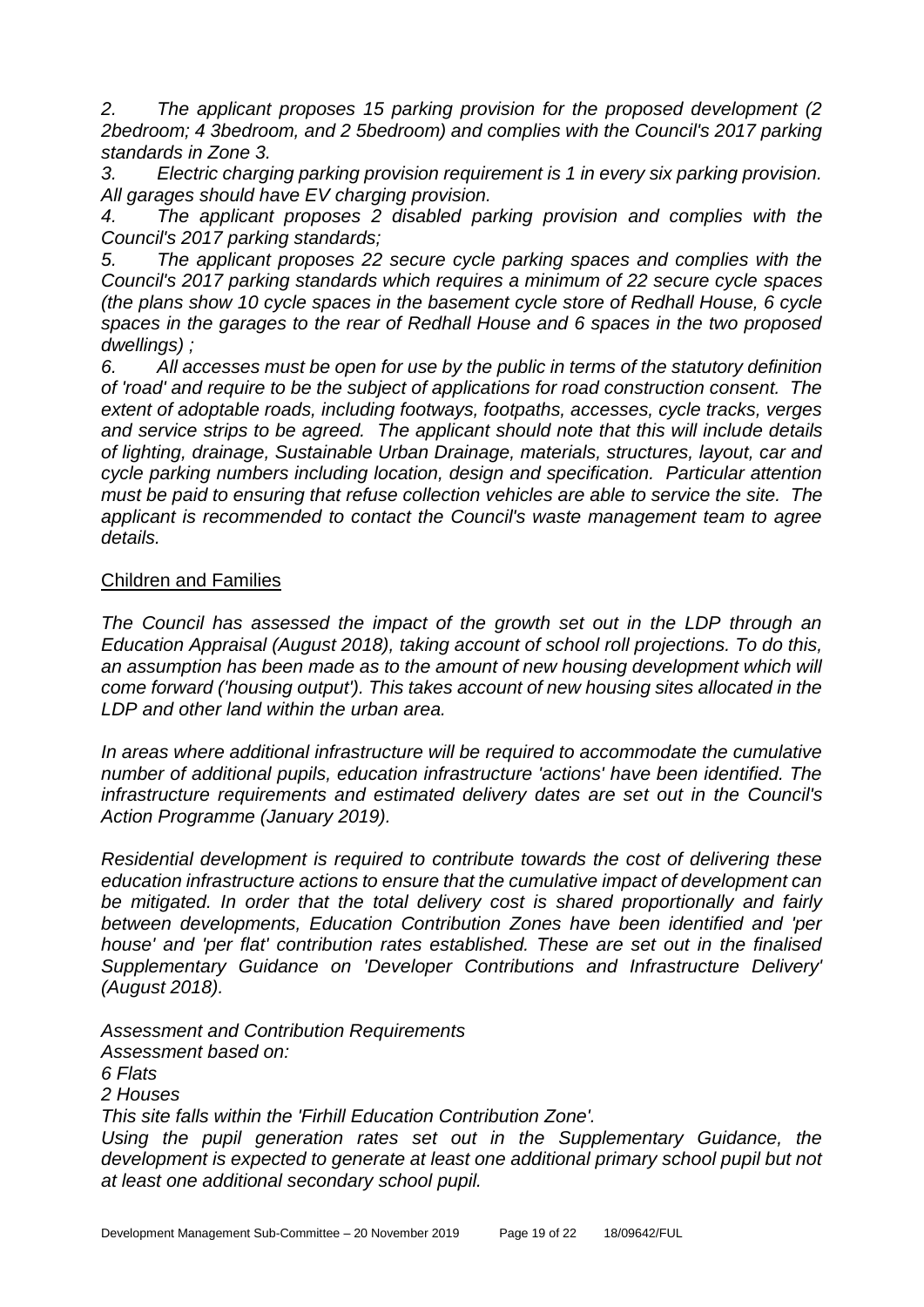*The Council has assessed the impact of the proposed development on the identified education infrastructure actions and current delivery programme. No additional primary school infrastructure has been identified as being required in the Zone.*

*A contribution towards education infrastructure is therefore not required.*

#### Archaeology

*The archaeological and historic importance of Redhall House and the surrounding estate have been recognised within the CEC's 2004 Redhall House Development Brief. Constructed in 1758 the present B-listed Redhall House was constructed is a*  replacement of the 13th century Castle of the same name, which stood to the north of *this site on a promontory overlooking the Water of Leith until finally demolished in 1755.*

*Therefore, this application must be considered therefore under Scottish Government's Our Place in Time (OPIT), Scottish Planning Policy (SPP), Historic Environment Scotland's Policy Statement (HESPS) 2016 and Archaeology Strategy and CEC's Edinburgh Local Development Plan (2016) Policies ENV 4 & ENV9. The aim should be to preserve archaeological remains in situ as a first option, but alternatively where this is not possible, archaeological excavation or an appropriate level of recording may be an acceptable alternative.*

#### *Historic Building Setting*

*The construction of the proposed new garages and detached houses will impact upon the setting of this regionally important historic building particular in relation to the Water of Leith. However, given the scale of the proposed garages in particular this impact in archaeological terms is considered to be low and acceptable.*

#### *Historic Building Alterations and Conversion*

*The proposals will require significant alterations to this listed Georgian House as part of its conversion into six apartments. Such works could important information regarding the construction, use, decoration and development of tis regional significant building.*

*Accordingly, it is essential that a comprehensive and detailed historic building survey is undertaken prior to and during development and during all internal strip-outs and downtakings. This recording will include drawn phased plans and elevations (both internal and external) combined with photographic and written surveys and analysis in order to provide an accurate record of this significant building.* 

#### *Historic boundary walls and Entrance/gateway: conservation*

*The significant remains of an historic dry-stone estate wall and gateway survive and form the western boundary of the site overlooking the Water of Leith. The exact date of this wall and gateway are unknown although it certainly associated with the Gregorian House. It may however contain earlier fabric and in part associated with the estate surrounding the earlier Redhall Castle. Of particular interest is the semi-circular stretch of wall which forms the northern part of the public gateway into the site from the adjacent public foot path which may be of earlier date.*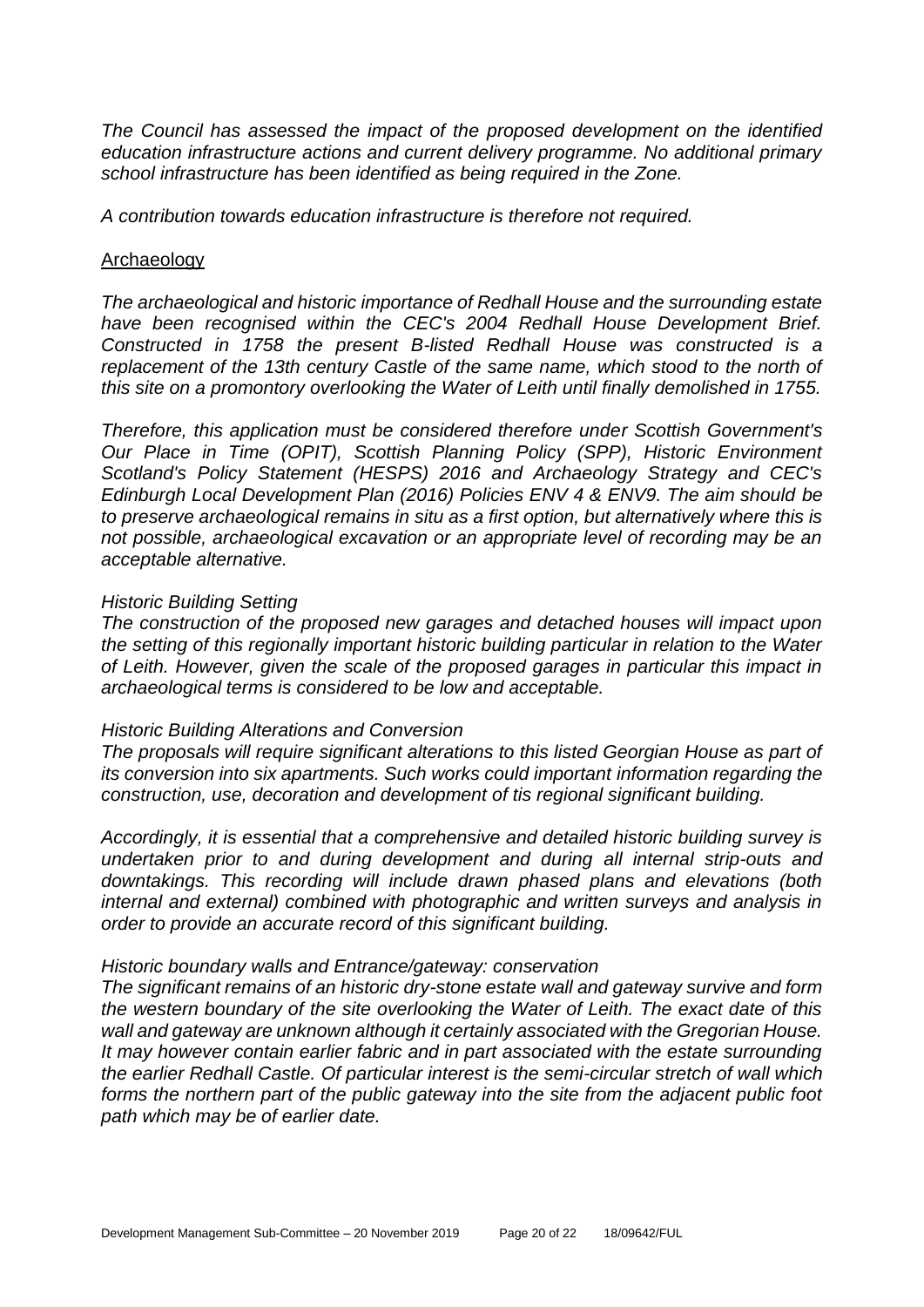It is recommended therefore that in addition to its recording as part of the overall *archaeological programme of works that a detailed conservation plan is submitted for approval for its conservation.* 

#### *Buried archaeology*

*The archaeological evidence indicates that the application site is likely to contain significant archaeological remains relating to the development of the both the 18th century House and Estate and earlier medieval estate associated with its predecessor Redhall castle. The proposed development will require significant ground breaking /engineering works associated with construction, landscaping / new services etc as such this development must be considered as having an overall moderate archaeological impact. Accordingly, it is considered essential that a programme of archaeological excavation work is undertaken prior to development in order to fully excavate, record and analysis any significant buried remains affected by ground breaking.* 

*This will require a phased archaeological programme of works, the initial phase being an archaeological evaluation up to a maximum of 10% of the site. The results of this programme of evaluation will allow for detailed mitigation strategy to be produced and agreed to ensure the protection and/or excavation, recording and analysis of any surviving archaeological remains prior to/during construction, landscaping etc.* 

#### *Public Engagement*

*Further given the potential importance of these remains in terms it is recommended that this programme of works contain a programme of public/community engagement (e.g. lectures, viewing points, temporary interpretation boards) the scope of which will be agreed with CECAS.*

*It is therefore recommended that if consent is granted that the following condition be attached to ensure that a programme of archaeological works is undertaken prior to/during construction.* 

*'No alterations/ development shall take place on the site until the applicant has secured the implementation of a programme of archaeological work (historic building recording, excavation, analysis & reporting, publication, conservation & public engagement) in accordance with a written scheme of investigation which has been submitted by the applicant and approved by the Planning Authority.'* 

*The work must be carried out by a professional archaeological organisation, either working to a brief prepared by CECAS or through a written scheme of investigation submitted to and agreed by CECAS for the site. Responsibility for the execution and resourcing of the programme of archaeological works and for the archiving and appropriate level of publication of the results lies with the applicant.*